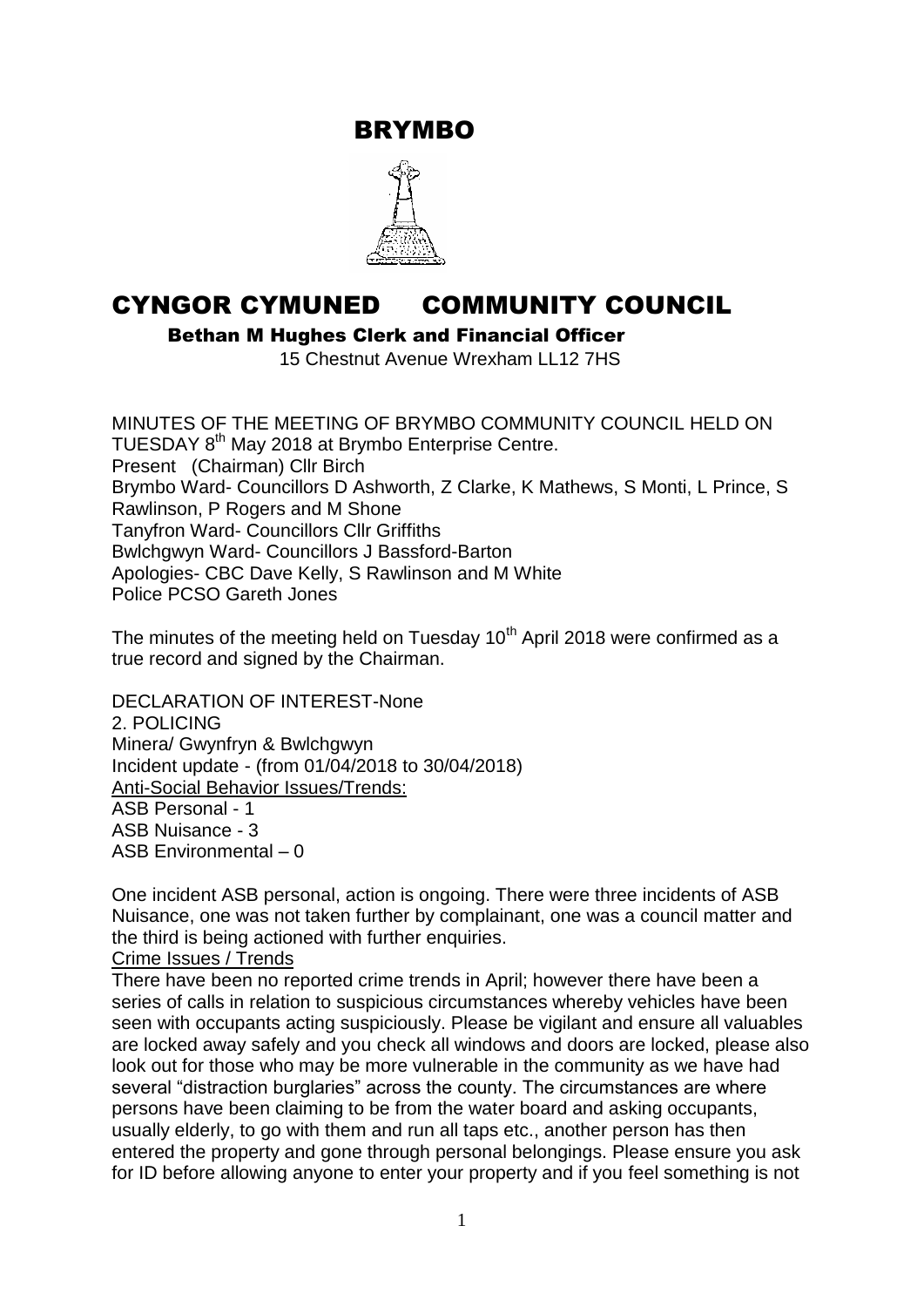right then close the door and call the police or the company the persons are claiming to be from.

Other News/PCSO activities:

Please use 101 and report issues, these can then be investigated.

Brymbo & Tanyfron

Police Update – Brymbo & Tanyfron

Incident update - 01/04/2018 to 30/04/2018

Anti-Social Behavior Issues/Trends:

ASB Environmental

ASB Personnel 5

ASB Nuisance 2

No reports of youths in Brymbo Sports and Social Club and the same for Offa Street Bus Shelter.

Crime Issues / Trends

Sunnydale flats (Landlord issue)

VRM plates taken from car in Coed y Felin Road

Tanyfron Shop CCTV obtained still under investigations

Bryn Gwenfro

Other News/PCSO activities:

Patrols will continue in Brymbo and Tanyfron area .

I am in the process of speaking to GOSAFE regarding speeding on Phoniex Drive and Heritage Drive.

The Chairman thanked the police for attending an event that had got out of hand at the weekend. He said their response was quick and effective.

## 3. COUNTY BOROUGH COUNCILLOR"S REPORTS

CBC Rogers requested that members meet during the next week to formalise the CC"s response to the Travellers site planning application.

CBC Rogers said that there had been multiple complaints of speeding on Pool Road and that litter was a major issue at the moment. The new erection of the play area at Tanyfron was to begin in the next few weeks. The fencing had been removed however WCBC were waiting for the land to dry after the recent spate of wet weather. Cllr Clarke asked CBC Rogers about the parking on Cheshire View as a resident had contacted her about it. CBC Rogers said that he had written an e-mail to the gentleman concerned on the  $28<sup>th</sup>$  March 2018 to say that permission had been granted and work would begin in the summer.

## 4. ROADS

CBC Rogers said that multiple requests had been made for double yellow lines on Phoenix Drive. He said that visibility for oncoming traffic was poor. He said that objections were to be expected. Cllr Mathews said that this was a major concern as the school was on the road and this could cause problems if the lines were along the length of it.

## 5. BUS SHELTER SERVICES AND STOPS

Cllr Rogers said that he was hoping to have some news regarding the bus shelter outside the Enterprise centre before the next meeting.

6. PLAYING FIELDS AND PLAYGROUNDS No further information.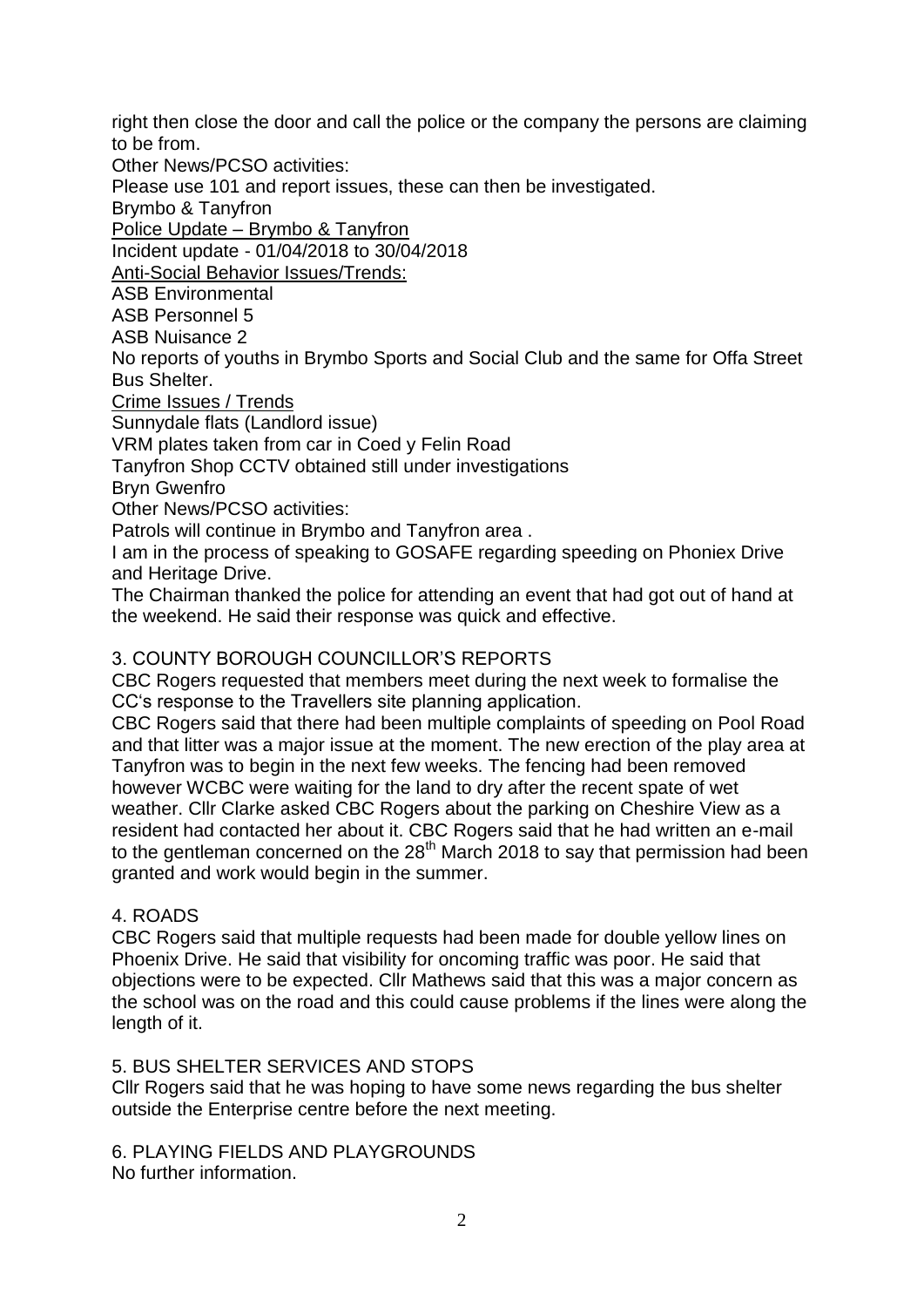## 7. FOOTPATHS/LIGHTING

Cllr Griffiths asked if there had been any developments with the light in Tanyfron that had been damaged by contractors. Cllr Rogers said that there were still issues surrounding the placing of a new lamp in the same place. The Chairman said he would contact Jones Lighting to see if an agreement could be sought. With regards to the replacement of LED lamps Cllr Mathews proposed and Cllr Griffiths seconded that the Clerk contact Gwersyllt CC to ask if the tender process needed to be applied before an agreement was made with Jones Lighting. Members were concerned for audited purposes that the work may be seen as a new capital scheme rather than the maintenance contractors replacing the lamps.

### 8. WAR MEMORIAL/CHURCHYARD

CBC Rogers said that with the centenary of the end of WW1 approaching St Mary"s Church in Brymbo were coming up with ideas to commemorate it. He said that they would be requesting a donation from BCC to help fund a scheme.

9. PLANNING REAR KITCHEN EXTENSION 3 ST ALBANS ROAD TANYFRON P/2018/0330-No observations.

### 10. INTERNAL AUDIT REPORT

The Clerk read out the internal audit report from JDH Business services. There were 4 issues raised.

1. The bank reconciliation as at 31<sup>st</sup> March 2018 provided for audit showed an incorrect balance for " opening balances" and "receipts "and was likely to be queried by the external auditor. The Clerk had amended the bank reconciliation and the Chairman and Clerk signed it to present to the external auditor.

2. A review of the Council website found that the information about Councillors did not currently show political affiliations and whether members had been co-opted. The website did not display the annual audited account. The Clerk would update the website with the information requested.

3. No signed confirmation of receipt was held for the grant made to Bwlchgwyn Cabin crew. The Clerk had now obtained this.

4. The Clerk"s hours had increased in 2017/2018 and the annual salary now exceeded the trigger threshold for auto-enrolment. The Clerk would ensure that the Council were meeting the requirements of the Pension regulator.

There was also a guidance note for 2018 stating that the Data protection Law was to change significantly due to the 2016 EU Directive General Data Protection regulation (GDPR) taking effect. Compliance with GDPR could have resource implications for local councils.

The Clerk gave out a copy of the "Notice of Appointment of Date for the Exercise of Elector"s Rights to be placed in the community noticeboard. It was agreed that the Annual Return be approved by Council and the Chairman and Clerk signed the Annual Return. The Clerk told members that all the documentation with regard to the External Audit would now be sent to the Auditors.

### 11. TANYFRON VACANCY

The Clerk had received confirmation from WCBC that an election was to be held on Thursday 17 May 2018